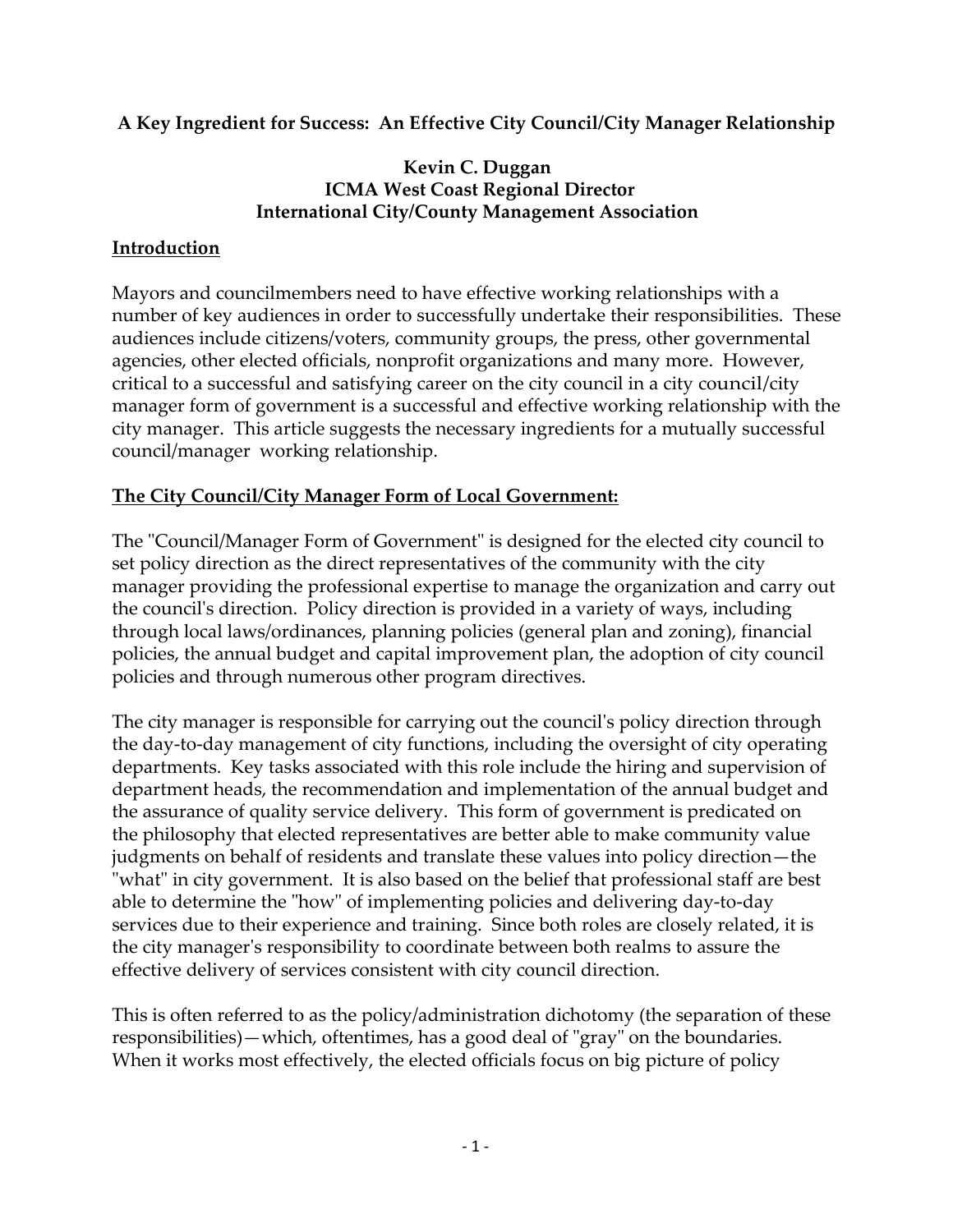development and minimize their role relating to administrative implementation while the staff works to avoid an undue influence on policy development while focusing on policy implementation and service delivery. While the line between the two can become blurred, the city council/city manager system is subject to failure if the line is disregarded.

If the city council and the city manager have an effective and mutually supportive working relationship, the likelihood of the policy and administrative roles being effectively coordinated increases significantly, resulting in a more successful city governance and management.

Among the issues to consider in trying to establish the best possible city council/city manager working relationship are the following:

- The relationship cannot be taken for granted and requires attention and work to establish and maintain. If not diligently pursued, it will not be accomplished.
- The work of city councils is not easy! Not only do you confront the typical challenges of group decision-making, but the "group" in this case may not have a great deal in common. Also, the issues can be weighty and controversial. The decision-making is also done in public, often on TV or the Web, scrutinized by the public and press, and anyone can join in on the deliberations.
- Among the factors that can get in the way of an effective relationship include:
	- Not understanding/appreciating/respecting each other's roles.
	- Differing philosophies.
	- Differing personalities.
	- Challenging issues.
	- External pressures from the media, community groups, employee organizations, etc.
- Fully appreciate that you need to establish a good working relationship with your fellow councilmembers and the city manager in order to maximize:
	- Organizational performance.
	- Organizational reputation.
	- Value to the community.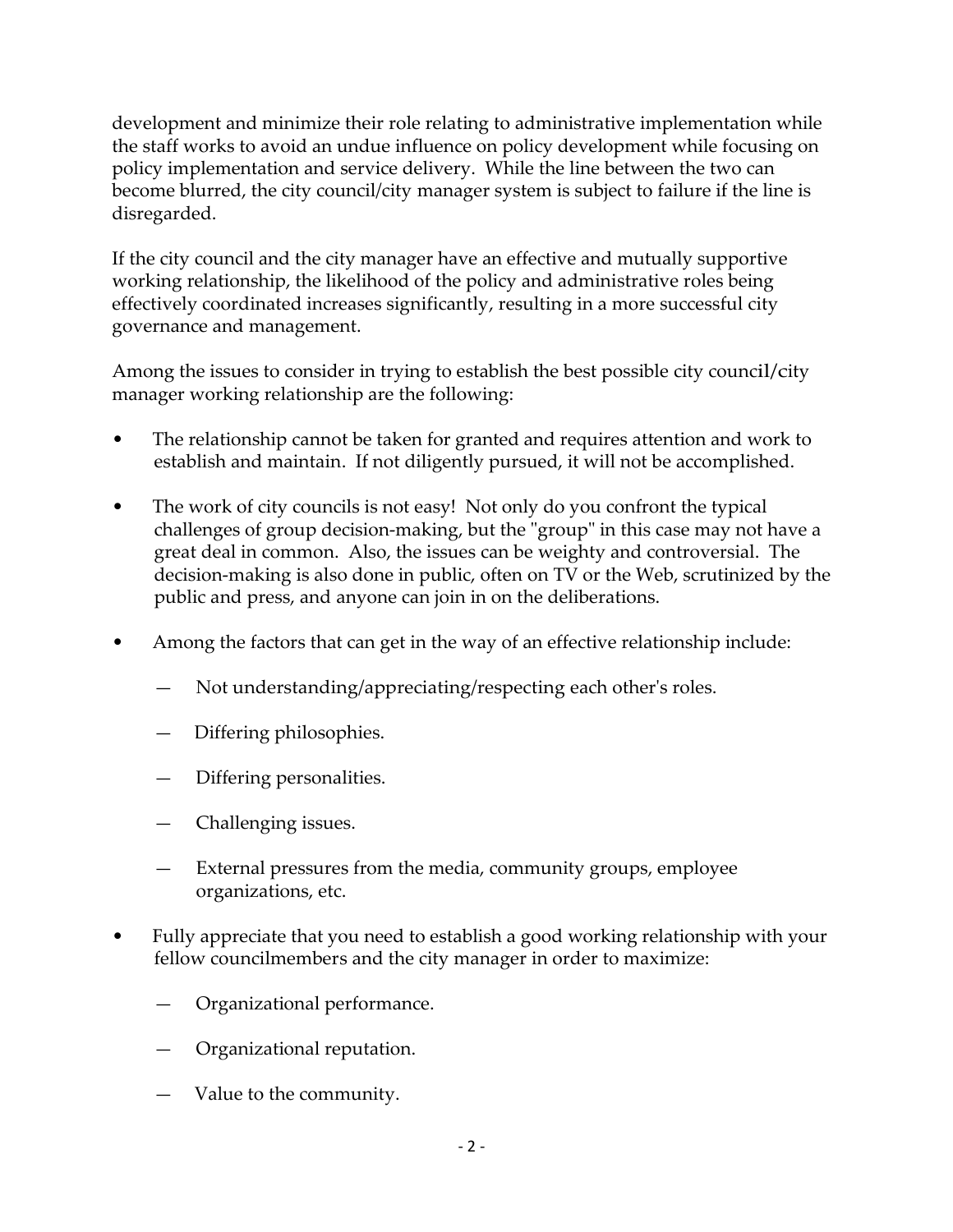- Personal reputation.
- Community pride and confidence.
- Don't underestimate how important it is to a city manager to have a good working relationship with the city council. It has been reported that the relationship with the city council is the primary factor impacting a city manager's job satisfaction. Among the reasons for this are the following:
	- City councils are the source of formal performance feedback. Like almost everyone, positive feedback from supervisor(s) is very important.
	- City councils control the city manager's job security.
	- City councils determine the city manager's compensation.
	- City councils establish the city manager's "parameters of success."
	- City council support for the city manager, particularly during tough times, is of tremendous value.

#### **Recommended Practices:**

So while the stakes are high and the challenges significant, there are a variety of "best practices" and techniques that can improve the odds of your individual success as a mayor or councilmember, as well as the success of the city council and city as a whole.

The following are offered as ideas to consider in your efforts to establish and maintain a strong and effective working relationship with your city manager:

### • **Recognize that you are now "different" than before you were elected (and more than you may realize):**

You are now viewed as a community/city leader and what you do and say can have a much greater impact. Your comments will now be viewed as representing "the city." What you do and say will also be more closely scrutinized. You should be aware that the city staff will view you much differently now that you are one of the organization's leaders. Even an offhand comment can be viewed as a directive for action. So even though you may not view yourself any differently than before you were elected, don't underestimate to what degree others are viewing you differently.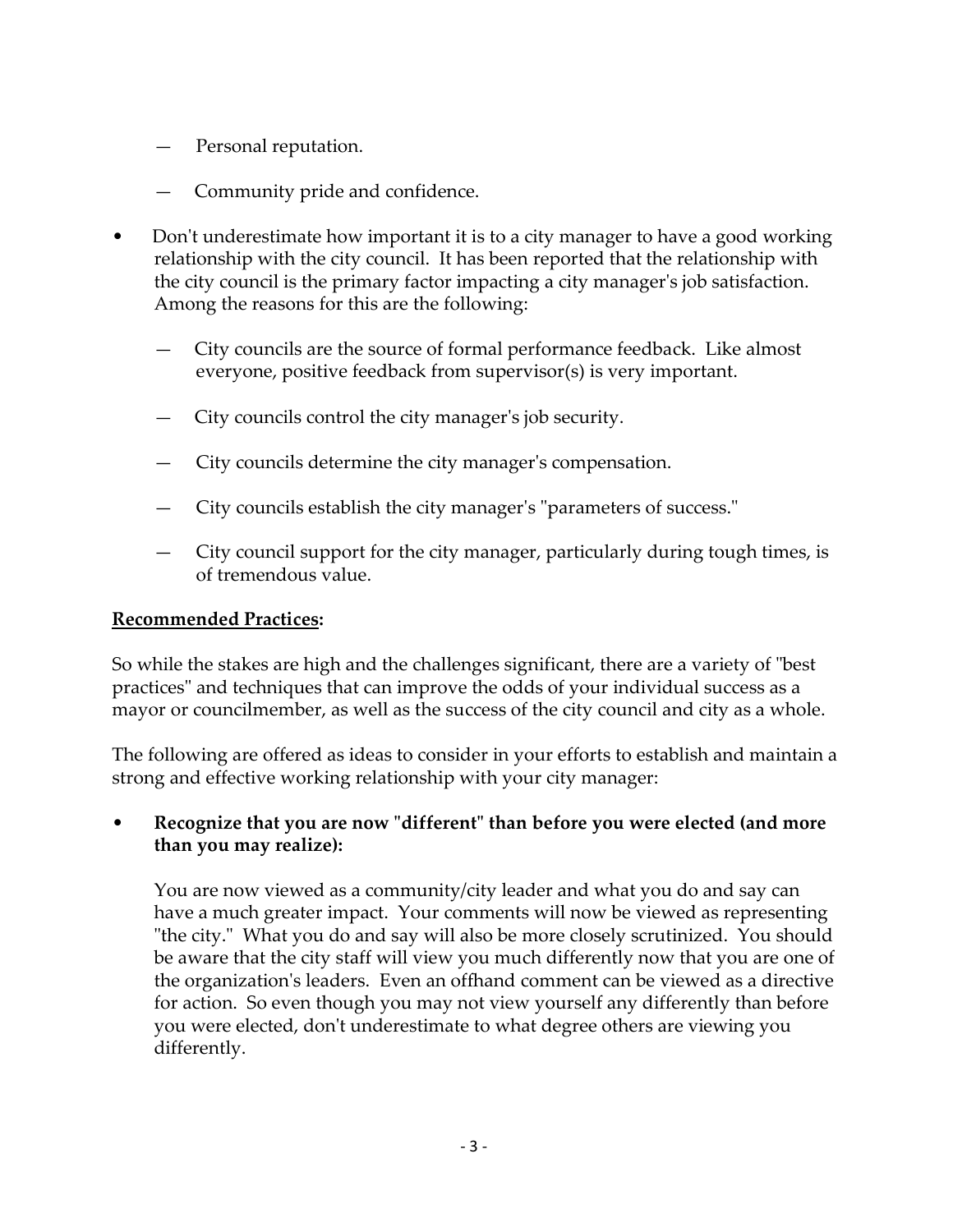# • **Understand and respect the city council/city manager plan of governance:**

It is critical for you to understand why your city is organized under this plan of governance and how it should operate. It is important to understand and appreciate- ate the distinction between policymaking and implementation and the different roles played by individual councilmembers, the city council as a whole, the city manager and the city staff.

# • **Allow time for you and the city manager to get to know each other and develop a working relationship:**

Try not to overly rely on what you have heard from others regarding what it will be like to work with the manager—others' views may or may not be accurate. Most city managers understand the need to work very hard to adjust to the issues, concerns and priorities of the new city council. Try to be open-minded to your ability to establish a productive and effective working relationship with the manager.

# • **City managers will do their best to carry out the policy direction of the city council (even when there is a major change in policy direction):**

Professional city managers are committed to carry out the policy direction of the city council regardless if they personally agree or disagree with the policy as long as what they are asked to implement is:

- Legal.
- Ethical.
- Within their/the city's authority.

It is often misunderstood that when a city manager effectively implements a city council's policy, the manager personally agrees with the policy or can only implement city services consistent with that policy. City managers can change the organization's approach to an issue as may be directed by a new city council. Avoid overly associating the city manager with the policies that the city has previously implemented at the direction of the previous council.

# • **Take your role seriously, but not yourself:**

This common advice is particularly important for mayors and councilmembers. While you are doing important and serious work on behalf of the community, you will do it better and more effectively if you keep the normal "ups and downs" and "wins and losses" in perspective. You were elected to make tough decisions on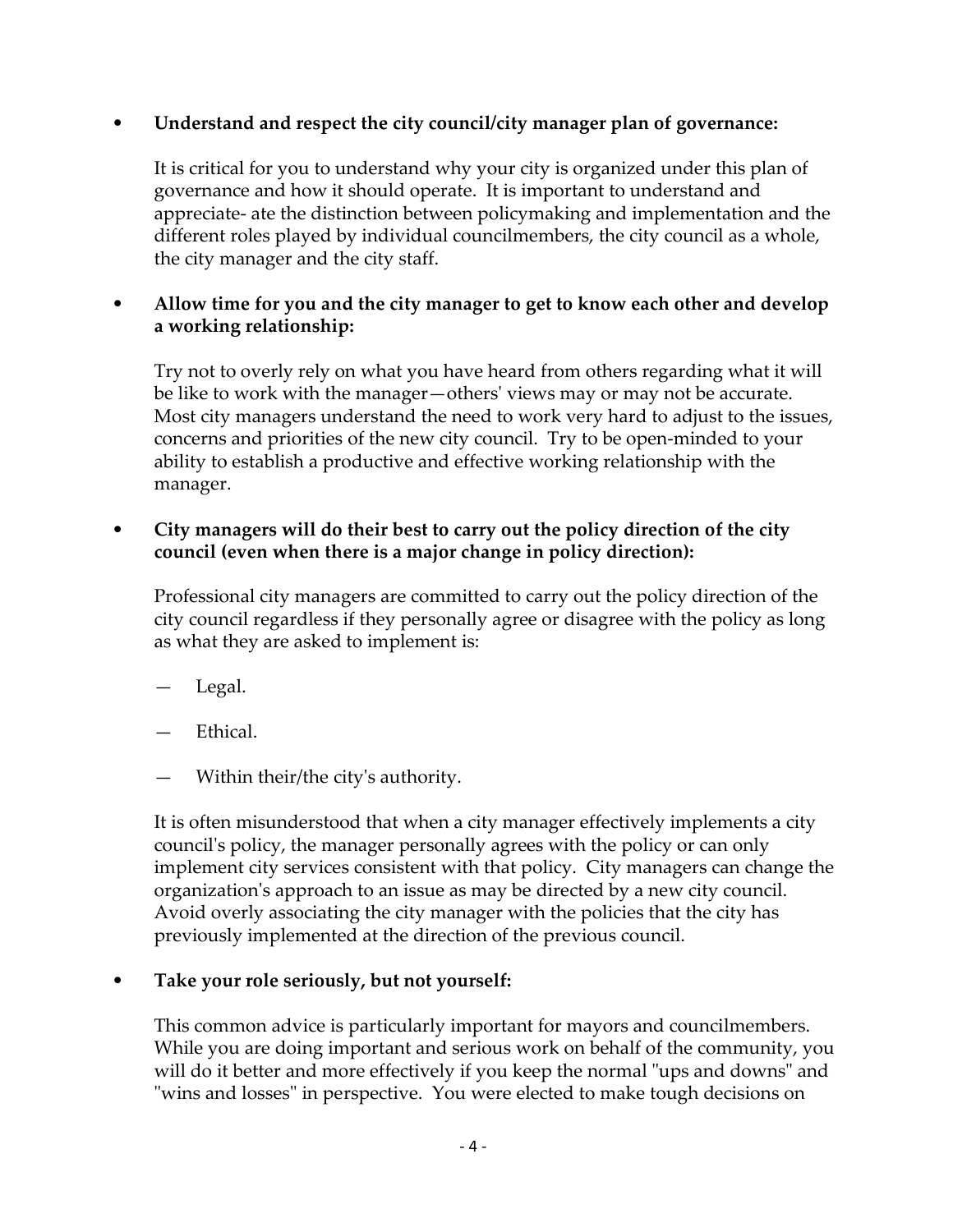oftentimes controversial issues. It's a given that you will be criticized and there will be those who vehemently disagree with your decisions. That is unavoidable. Develop a thick skin and do your best to not take personally the conflicts and disagreements that are a normal part of your new role. If you don't develop a thick skin, you will overreact to criticism.

Additionally, you are now part of an organization and will be blamed/criticized for the actions of the organization that you had nothing to do with. That is the reality of your new role and you should keep that in mind.

And remember, the city manager is not always to blame when things go wrong, though he/she should take appropriate responsibility for the organization's actions. It can be easy to focus your frustration on the city manager. You will be happier and more effective if you can experience the normal "ups and downs" of city life without needing to always find someone at fault.

Whatever the issue or encounter, try not to take it personally. Try to keep personal likes and dislikes out of the equation. Your fellow councilmembers and the city manager are not your family or personal friends; they are your "professional colleagues," and you need to work effectively with them even if you would not select them as friends.

Lastly, always "live to fight another day." There are always future issues to decide; focus on those versus the votes already taken. And always remember not to burn bridges due to a difficult defeat; you will need those "bridges" for future votes!

# • **Appreciate the legitimate difference between the "community perspective" and the "professional/technical" perspective:**

While you will primarily view issues from your perspective as a resident/citizen in a manner similar to the other residents of the community, the city staff will often have a more "technical/professional" perspective. What might make a great deal of sense to the staff looking at an issue from a purely "business" point of view may not be the right answer based on community perspectives and values. While the city manager will do his or her best to bridge the gap between the two points of view, it is very helpful for councilmembers to understand that while the staff should be sensitive to community values, they will often raise issues based on their professional training that can differ from a purely community values point of view. An appreciation for these varied perspectives is critical to the council-staff relationship. That does not mean the one perspective is "right" while the other is "wrong"; but both parties should try to understand and appreciate the views of the other.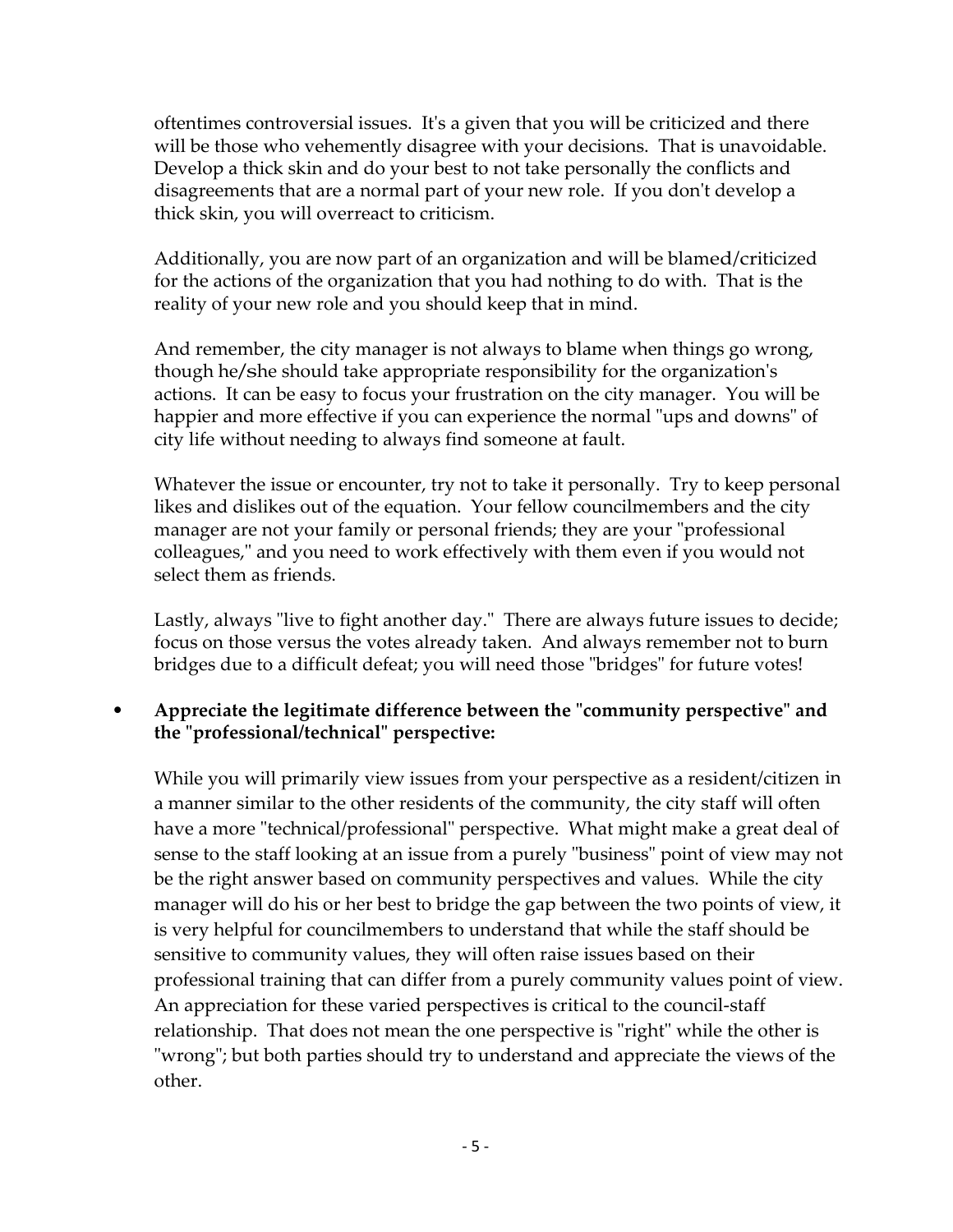# • **Don't fall into the trap of feeling you are VERY special:**

While being elected to a city council is an honor bestowed upon you by the voters, keep that "honor" in perspective. Citizens view electing you as showing trust in your judgment in representing their interests in community decision-making. They did not elect you because they felt you were personally deserving of special rights and privileges. Don't expect the city manager or staff to be able to assist you in ways outside your formal role on the city council. By and large, they will be required to treat you just the same as any other citizen on matters outside the realm of your official duties. Any compensation and "perks" of office should be visible and public.

# • **Professional city managers will not "play favorites":**

Professional city managers will strive to have a positive working relationship with all the members of the city council regardless of personality, philosophy or positions on specific issues. They will also not let personal likes or dislikes affect how he or she interacts with councilmembers, and you should not expect the manager to act otherwise.

### • **It is critical to city managers to have clear policy direction:**

The city manager and the city organization cannot carry out the policy direction of the city council if that direction is not clearly established. The clearer the direction, the more effectively the manager and staff can implement. Even when the council is split on an issue, the majority's will needs to be clearly stated. The manager should seek clarification from the city council when necessary.

### • **Be sensitive to the need for city managers to sometimes tell you "what you don't want to hear":**

One of the least favorite tasks for a city manager is to tell an individual councilmember or the council as a whole something they don't want to hear. This could range from a mistake the organization has made to informing a councilmember that something they want done (or want to do) cannot be done or is not appropriate. While city managers try to be as flexible as possible in meeting the needs of the city council, you will not be well served by a manager who will not tell you when something is not appropriate or cannot be achieved simply to avoid appearing uncooperative. While the manager needs to be clear why the request cannot be fulfilled, it is very helpful for you to understand that the manager has a professional obligation to give you advice contrary to what you would like to hear when he/she is so required.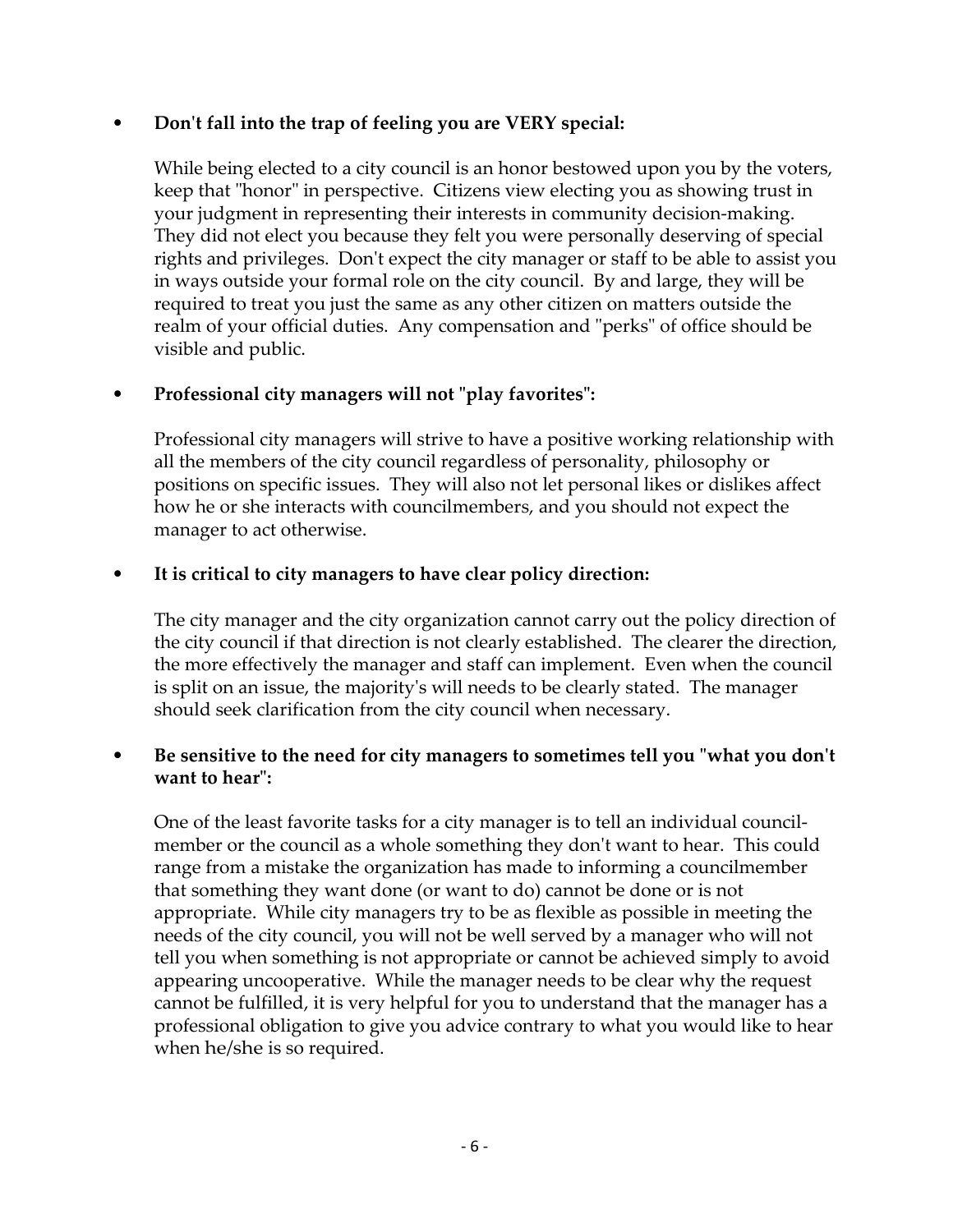#### • **Why managers can't always do what you want them to do:**

The manager can often be confronted with a situation of an individual councilmember wanting something done that is not consistent with the wishes of the city council. The manager needs to respond to the direction of the city council as a whole. While managers try to be as responsive as possible to the needs/desires of individual members, on matters of any consequence, the direction of the city council will often be required.

# • **Take your role to evaluate your city manager's performance seriously:**

Like any other employee, the city manager benefits from regular and thoughtful performance evaluations. Performance evaluations are an important communication tool between the manager and council. Working for multiple individuals is challenging enough without clear and consistent feedback on performance. At least annual evaluations should be conducted. This provides the opportunity to communicate how the council views the manager's performance, including areas of strength and areas for potential additional emphasis. This is also the only opportunity for the council as a whole to provide this input in private. Also, due to the inherent challenge of multiple individuals attempting to evaluate an individual who works for them as a group, the use of a consultant to facilitate the evaluation can be very helpful. If done right, evaluations can be a very valuable communication mechanism for the council and manager.

# • **Tolerance for organizational imperfection (mistakes!):**

While no one likes mistakes, they are unavoidable in the context of organizational life. Cities are complex organizations dealing with a wide variety of services with unique and sometimes challenging clientele. It is not a matter of whether mistakes will be made, but when. It is critical as a leader of your city that you react to mistakes appropriately. While mistakes should be avoided to the greatest extent possible, overreacting can cause further damage. You should expect that mistakes will be addressed promptly, fully disclosed and that steps will be taken to avoid repeating the same mistakes again. You will need to trust the manager to follow up and effectively address the situation when organizational miscues occur. Have high expectations but recognize that mistakes will occur, even in the best organizations, and try not to overreact when they do.

# • **Support of reasonable risk-taking:**

High-performing organizations will occasionally need to take "reasonable risks" in order to achieve community objectives. Sometimes these endeavors will not be successful. However, organizations that avoid ANY unnecessary risk are not likely to accomplish a great deal. While city councils need to be informed and concur that the risk being taken is reasonable for the potential benefit being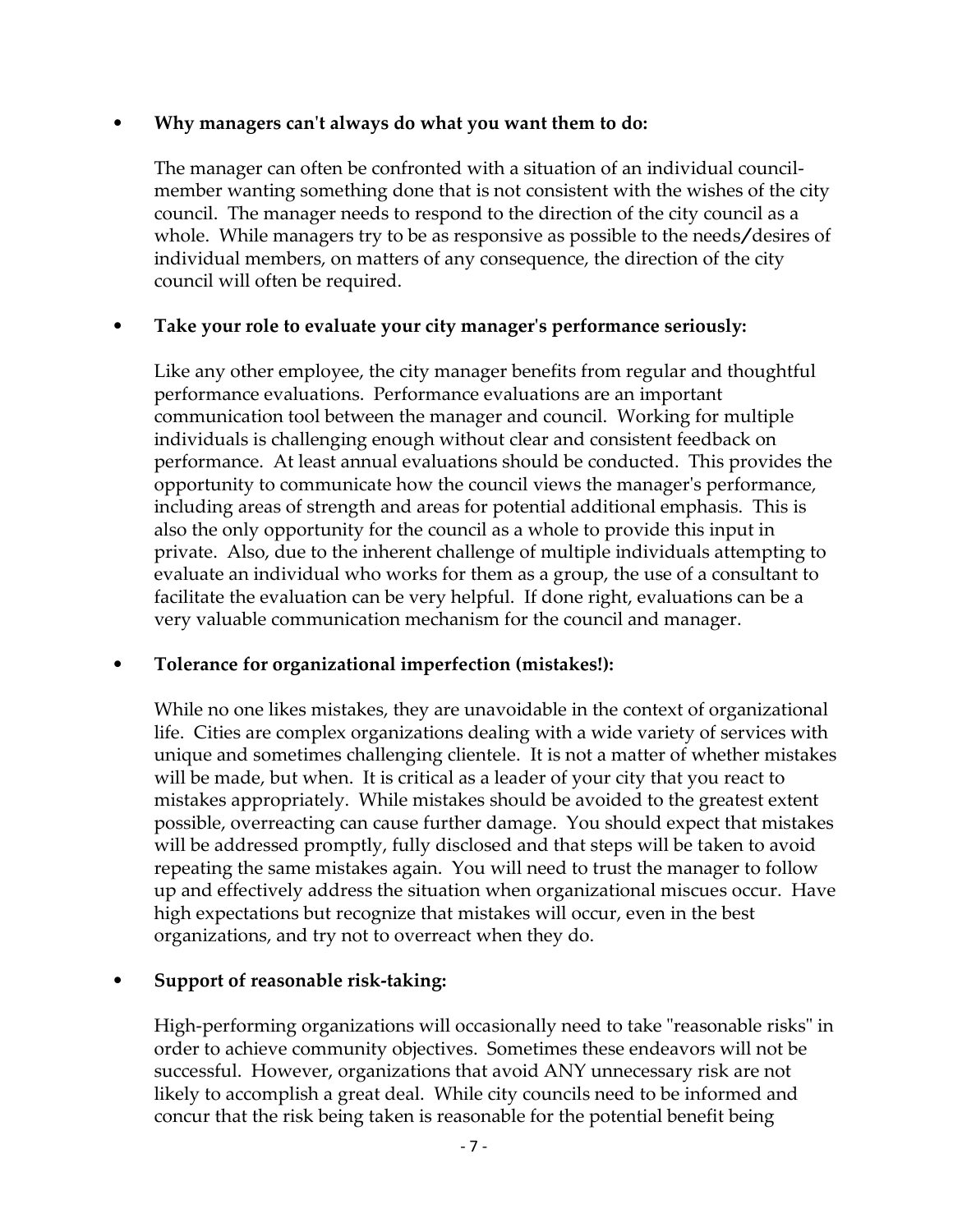gained, councils should also be understanding that projects and initiatives that have inherent unknowns may not always turn out as hoped. Intolerance for any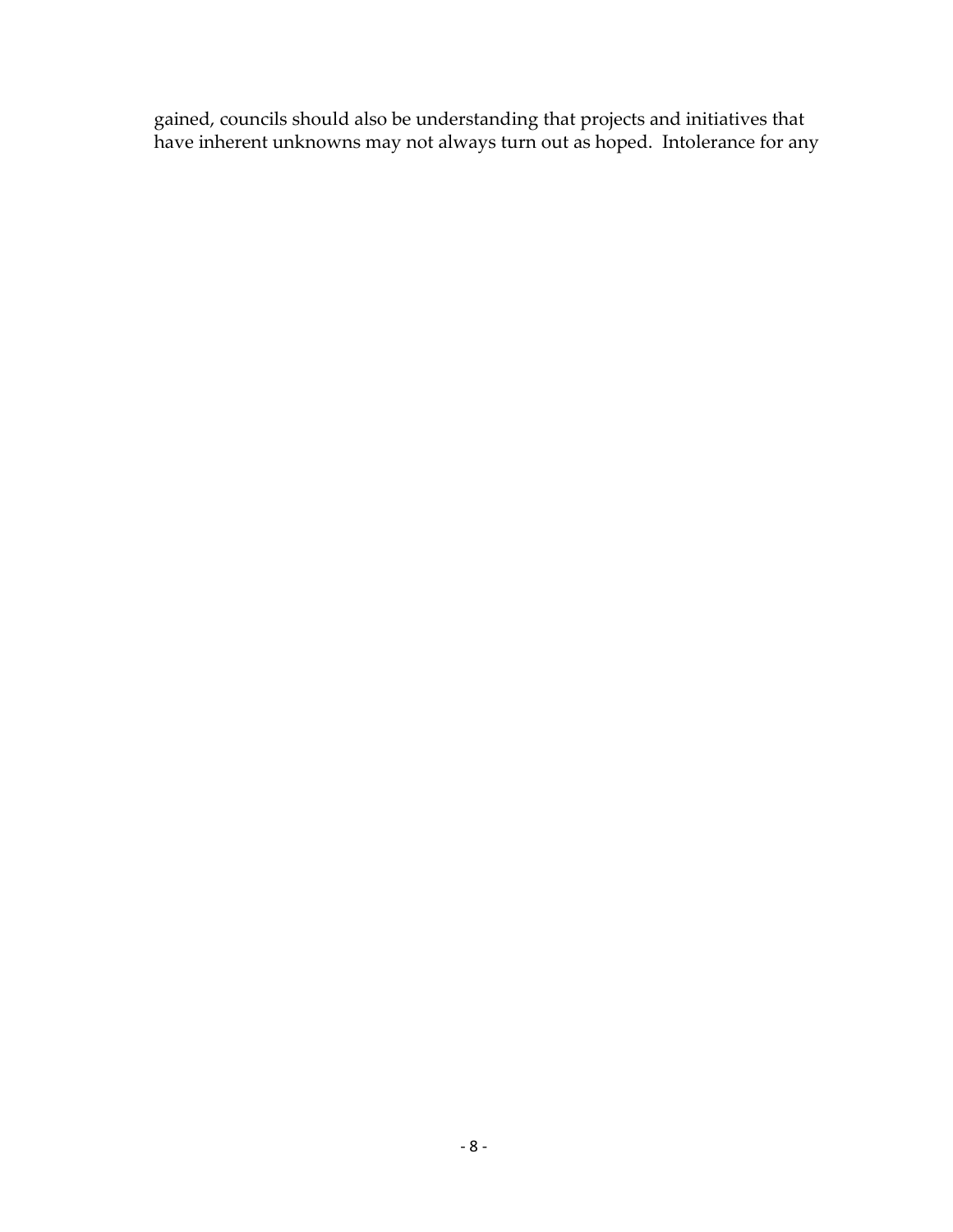mistakes/risk will breed an overly conservative organization and will stifle creativity and flexibility and the benefits these values can bring.

# • **Try to focus feedback on service quality, not individuals:**

An ongoing challenge is the difficulty of reconciling the ultimate responsibility of the city council for city service quality versus the need to avoid interfering in the daily management of the organization. It is much better for the city council to communicate service level or quality concerns to the city manager versus performance judgments regarding individual staff members. It is particularly inappropriate for individual members or the council as a whole to try to direct the manager to hire, fire, or promote members of the city staff.

# • **Don't expect managers to take sides in councilmember disputes:**

Regardless of how they may personally feel, most city managers will avoid, at all costs, "taking sides" in disputes between councilmembers. While on occasion the manager might try to help reconcile councilmembers, don't expect the manager to take your side in a dispute with a fellow member. Even if they may agree with you, most managers will avoid taking part in public or private criticism of councilmembers unless professionally required to do so in extreme cases.

# • **Don't jump to conclusions regarding citizen/customer feedback:**

While it is your responsibility to be available to listen to citizen and customer feedback regarding the city organization, be careful not to jump to conclusions based on what you are told. Oftentimes an individual may sound completely sincere and credible while providing you an inaccurate account of their experience with the city organization. It is best to not jump to conclusions, one way or the other, until the manager is able to provide you a response to the concern. It is embarrassing to criticize staff for poor performance only to find out that the information you relied on was not accurate. At the same time, the manager needs to not be overly defensive regarding staff performance until he or she also has heard "both sides of the story."

# • **Don't expect the manager to exercise "political leadership":**

While managers are inherently leaders of their organizations and, to varying degrees, in their communities, their role is not to be political leaders. That is, it is not intended for the manager to be "out front" on community policy issues. Sometimes city councils want managers to take leadership (advocate publicly) on controversial issues to avoid potential political consequences to themselves. While tempting, this is contrary to the intent of the council/manager form of government under which the elected officials are to take the lead on purely policy matters.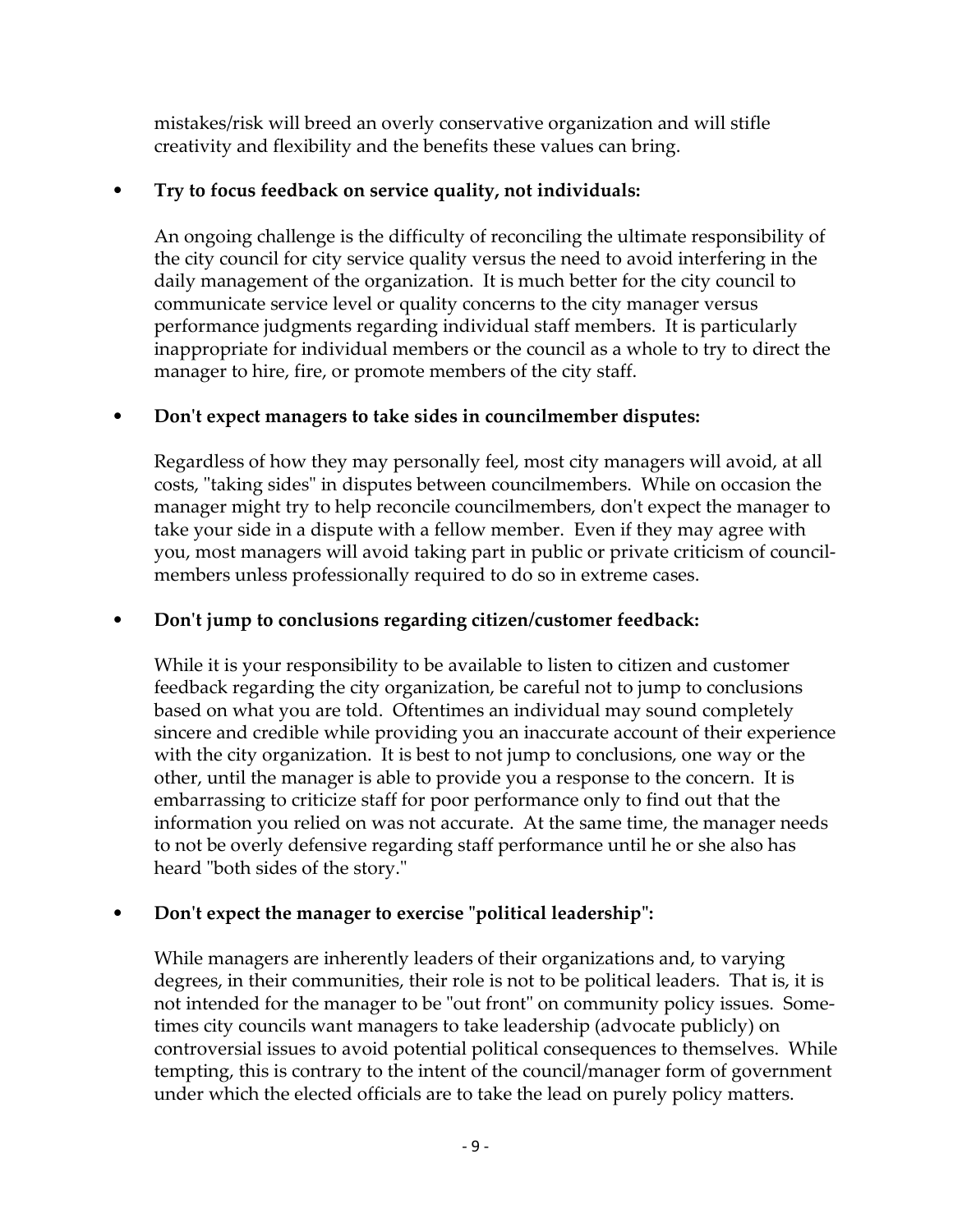# • **Disagree with the recommendation/don't attack the "messenger":**

When dealing with a difficult issue at a council meeting, it can be tempting to not only disagree with the recommendation being presented, but also to challenge/ discredit the manager or staff member presenting the recommendation. The best practice is to focus your comments on the recommendation, not the individual. Having a policy discussion devolve into a personal attack is uncomfortable and embarrassing to everyone involved. Even if you are frustrated by the recommendation, it is poor form to attack the presenter. If you do have concerns regarding how a recommendation was developed or presented, that should be provided privately to the manager.

P.S.: Don't play "stump the staff" by trying to ask questions at the meeting that you think staff will have difficulty answering on the spot. It doesn't really make you look smarter, nor is it helpful to the deliberations to ask a question that cannot be answered. While staff members should work diligently to anticipate questions, it is not possible to anticipate all possible questions. If you really want the answer, get the question answered before the meeting or provide a heads up regarding what you will be asking.

# • **Conduct yourself at council meetings in a professional/businesslike manner:**

Even on very controversial topics with greatly varying opinions, the council deliberation can be and should be "businesslike" and professional. While it may be more entertaining (possibly from a reality TV perspective) to see councilmembers and citizens yelling and having temper tantrums, it gets in the way of thoughtful deliberations and only tends to lower the respect for the council and city in the eyes of your constituents.

# • **Consider the use of council team-building and goal-setting workshops:**

Recognizing the importance of both effective councilmember/councilmember and council/city manager working relationships, often an investment of time in teambuilding workshops is very worthwhile. These workshops allow for a thoughtful conversation of working relationships outside the context of discussing specific issues. These discussions can help create a better understanding of work styles and perspectives.

Additionally, recognizing that clear direction and priorities are critical for effective council/manager relations, goal-setting workshops can be very effective forums for establishing city council and organizational priorities.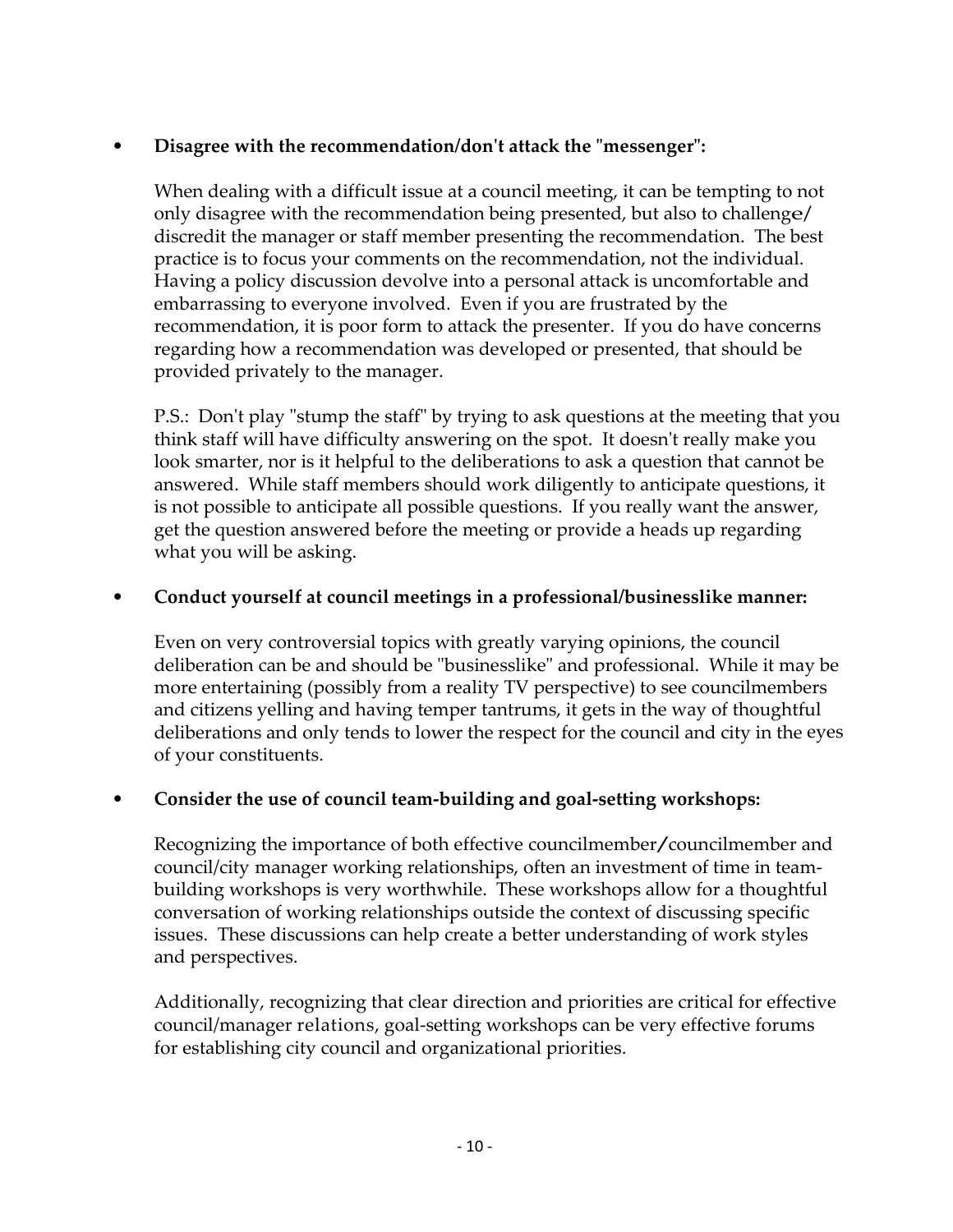## • **Have a clear understanding with the manager of the type and frequency of communication you prefer:**

While a fundamental value of city managers is to provide regular and complete information equally to each councilmember, councilmembers can vary significantly regarding the type and frequency of contact with the manager they desire. While the manager will use written reports in one form or another as a base line of information to all the members, it is important for the manager to understand your preference for how information should be communicated, including the frequency of personal contact. While some members prefer regular "face-to-face" contact with the city manager, others prefer less time-intensive information-sharing methods. While sharing the same information among all councilmembers, it is helpful for you and the manager to understand how much and what type of contact you prefer.

# • **Do your homework:**

It takes time and effort to be a successful councilmember. It makes the manager's and staff's job a lot easier if you have reviewed the reports and related materials provided to you prior to the city council meeting. This facilitates efficient meetings, accelerates decision-making and gives the impression that staff and council are working well as a team. Additionally, it will avoid you appearing unprepared to your fellow councilmembers, the staff and your constituents.

# • **Trust above all:**

As in all relationships, an effective city council/manager relationship must be based on trust. Other potential obstacles such as differing personalities, styles, philosophies, etc., can be overcome if there is mutual trust. Without trust, little else will be successful. Both parties need to treat each other with respect and be truthful and forthcoming in their dealings.

#### • **No Surprises:**

Both the manager and council should do their best to make sure that important information is not first learned from others. While in this age of instant communication this is more difficult, and in some cases impossible, the parties should do their best to make sure that noteworthy information to which they are privy is not communicated to other organizational leaders by third parties (particularly the media). The manager needs to work hard to make sure that the council is not taken off guard while councilmembers should keep the city manager in the loop as well. "Surprises" can have a very negative impact on the working relationship in that it speaks directly to the trust issue.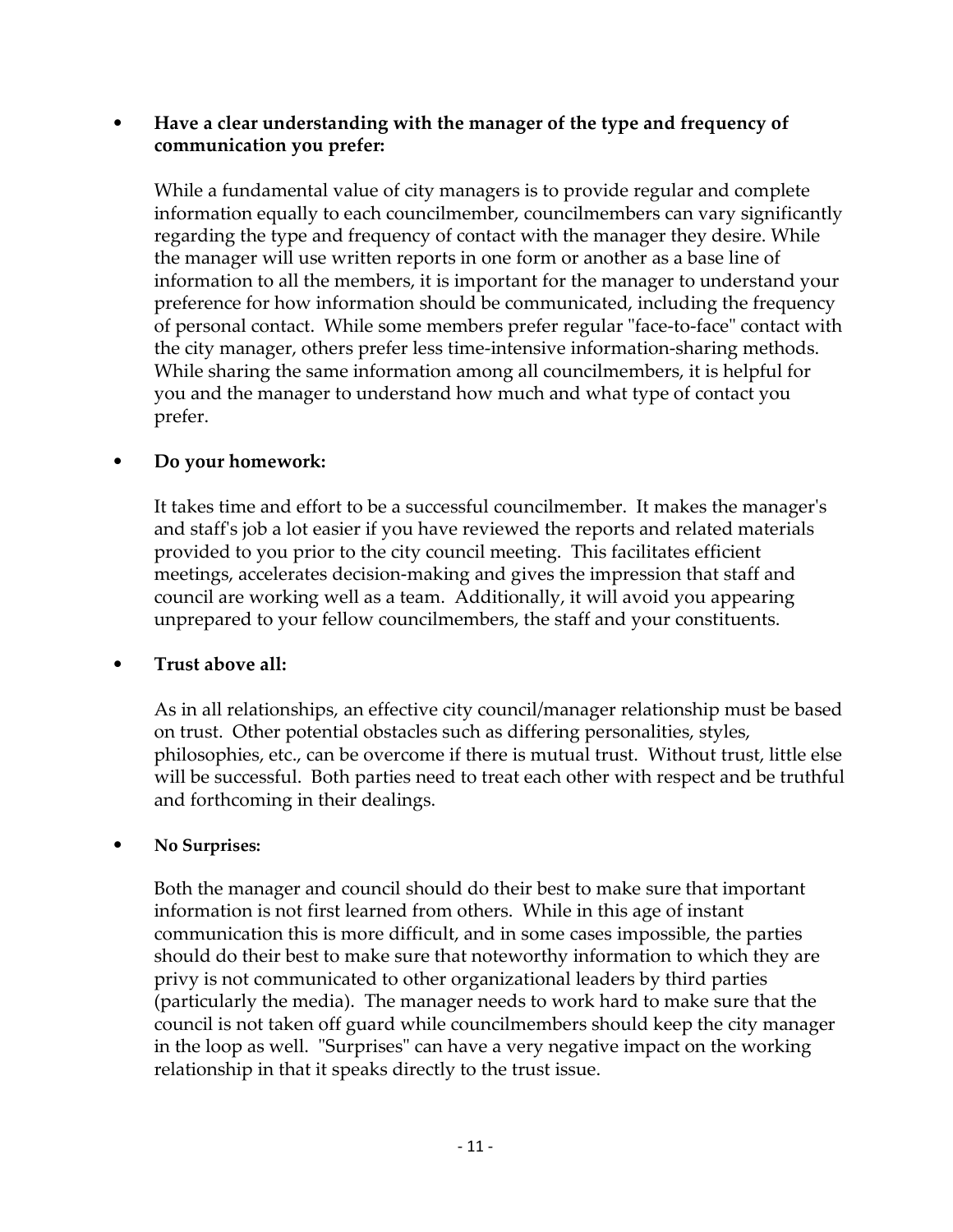## • **Work through the city manager to get things done:**

While practice and philosophy can vary to some degree between cities, councilmembers should generally work through the city manager to obtain action by staff. Individual councilmembers are not authorized to direct staff, though routine referral of citizen requests (or to simply request information) is sometimes appropriate depending on local practice. Coordinating through the manager will make sure the issue is sent to the right staff person for action and will allow the manager to confirm timely follow-up. This also helps the manager stay informed regarding issues of community concern.

# • **Council/Mayor Role:**

It is also important to make sure there is clarity between the council, the manager and the mayor on respective roles. At times there can be a conflict between the role the mayor views themselves as playing and the expectations of the remainder of the council. It is difficult if the manager gets caught in a dispute over these respective roles. In particular, how the city manager relates to the mayor versus the other councilmembers needs to be clear.

## • **Don't blame the manager or staff for carrying out the direction of the city council:**

The city manager and staff are required to faithfully carry out the direction of the city council, regardless if they did or did not recommend it and regardless if some councilmembers oppose it. Respect the staff for faithfully carrying out the will of the council, whether or not you share the view of the council majority.

# • **If the council/manager relationship is not going well:**

If you or the council are having difficulty with the city manager, try your best to resolve the issue. First of all, find an appropriate way to communicate the concerns. The manager can't respond if he/she is not aware of the concern. As noted earlier, try to obtain clear council consensus for the expectations for the manager and communicate those expectations clearly. Try to be optimistic regarding the possibility of the manager making adjustments to satisfy the concerns of the council and give sufficient time to do so. Additionally, provide the manager opportunities to respond to the feedback and communicate how he/she will address the concerns.

# • **If all else fails and there needs to be a "parting of the ways":**

A forced separation of the manager is not a good experience for the council, the manager or the city. It can be costly, controversial and can cast everyone in a negative light. It can also erode citizen confidence in the city. Assuming all